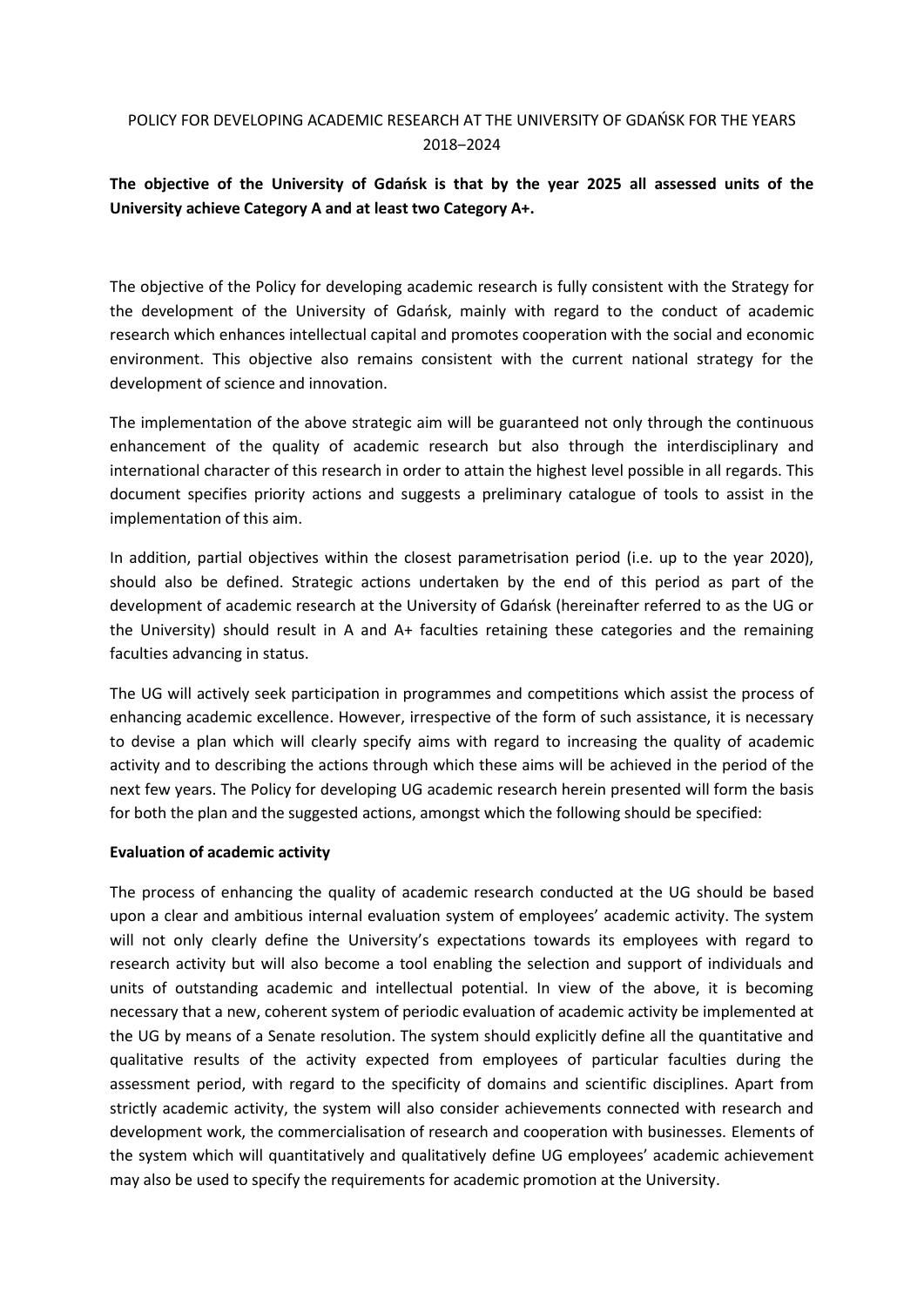#### **Young researchers**

The UG will undertake actions to provide the best undergraduate and doctoral students, as well as young research scientists at the start of their professional career, with conditions for conducting research and rapidly achieving independence. The UG will obtain additional funding as part of relevant operational programmes and regional funds, with a view to initiating a scholarship fund dedicated to the most outstanding young researchers (to finance, amongst other things, short-term foreign internships and/or annual scholarships). The UG will also promote the employment of the most outstanding graduates of doctoral studies in research posts and for a limited period, to enable them to prepare for and obtain their own grant (e.g. from the National Science Centre) and, consequently, to continue their research activity. The doctoral study programme will comprise mandatory subjects on preparing a publication in English, delivering a paper or presenting the results of research at conferences. As far as possible, the UG will continue to organise courses in writing academic articles in English for research and didactic staff.

#### **Internationalisation of the University**

At present the UG hosts two international research centres, operating as part of the International Research Agendas (IRA) programme of the Foundation for Polish Science. Within the next two years these centres will employ several dozen young researchers from all over the world. The University's strategic aim is to ensure the continuity of both projects and to further develop the research conducted. It is therefore necessary to formulate rules for ensuring that the most distinguished researchers involved in the IRA remain at the UG following the formal completion of both projects. The UG's current measures with regard to employing and involving foreigners in research and didactic activity call for ongoing support and for this reason will be continued, with new initiatives being undertaken in order to encourage foreign professors to undertake short-term academic and didactic internships at the University. To this effect, the UG will widely disseminate information on the possibilities of implementing and financing research in Poland (National Science Centre, Foundation for Polish Science, Polish National Agency for Academic Exchange) and making use of the research infrastructure. Furthermore, account should be taken of entrusting the management of newly created or existing units within each faculty (departments, laboratories) also to outstanding scientists from abroad, employed on the basis of three- or four-year contracts. In the short term, such an investment may prove beneficial in many aspects, not only through expanding the University's scientific output but also through grant-related revenue obtained by such scientists. The international dimension of the UG's academic activity will be created through the organisation of events of European and global standing. Although the UG holds numerous international conferences organised at the initiative of employees, its annual calendar of events does lack large cyclical events of significant media impact. One possibility would be to initiate a series of cyclically organised conferences entitled "Gdańsk academic meetings" to which the UG would invite outstanding representatives of science and winners of renowned international prizes (e.g. Nobel Prize, Fields Medal, Abel Prize, Nemmers Prize and others) and Polish prizes (Foundation for Polish Science Prize, literary awards etc.) to deliver lectures, meet the academic community and inspire other accompanying events. Given the prestige of such an event, the series might be entirely self-financed from sponsor funds.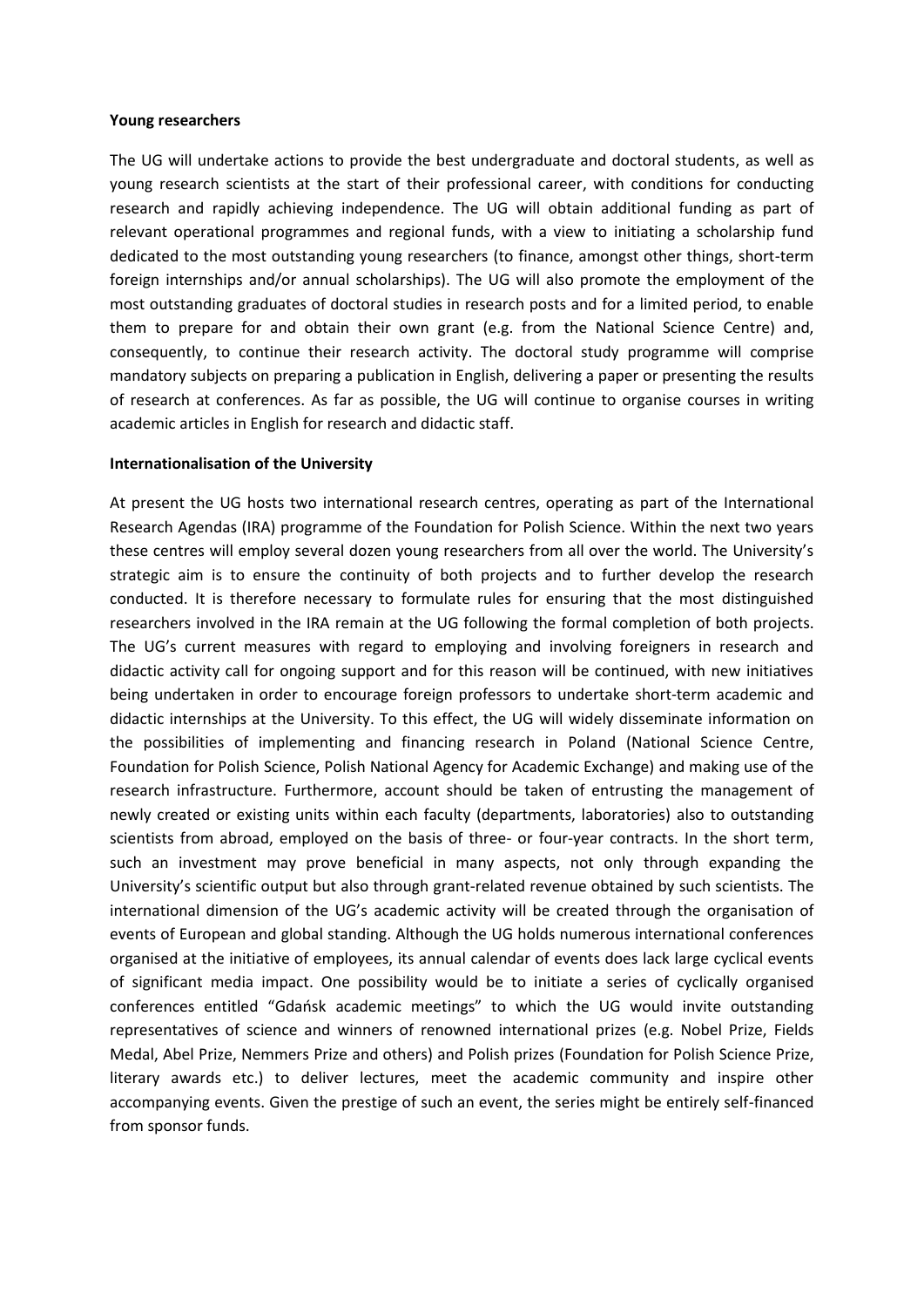Another element in the internationalisation of academic research is to increase the mobility of researchers, both through short conference trips as well as through regular academic internships. At the central level, University employees will receive assistance from International Office staff when arranging trips as part of grants, bilateral agreements or longer stays abroad.

### **Open access**

The UG's research achievements should be disseminated even more effectively, both through the circulation of academic information as well as in national and international scientific circles. The primary objective is not only an ongoing increase of the number of publications in international journals but also a rise in their visibility and accessibility. In the case of Humanities and Social Sciences, the University will predominantly aim to increase the number of articles published in the most prestigious journals and also monographs published by the UG Publishing House and other prestigious national and international publishers. In the case of Natural and Exact Sciences, the UG will aim to increase the number of publications in high-scoring journals. Unique achievements will additionally be acknowledged through rewards and the financing of the publishing process or the open access mode. In order to increase the impact and accessibility of faculty academic journals, an internet journal platform with a repository and a system of central access to DOI numbers should be introduced. These actions will form part of the open access policy at the UG.

As the University obtains additional funding, resources distributed to particular faculties may be spent on the basis of a complete catalogue of costs resulting from the increase in the quality and visibility of UG scientific research (e.g. crediting the most prestigious authors, financing the open access mode for those works with the highest number of points, the cost of proofreading/translation of articles, and others). Regardless of financial profit, the most important works published by UG employees (according to criteria defined by each faculty) will be presented as outstanding achievements on the University's website, in the "University Newspaper" and as far as possible in the media. Outstanding academic achievements will also result in new prestigious honorary distinctions (diplomas, titles, medals) which, depending on their nature and dimension, will be successively established by the UG's Convention for Honorary Distinctions.

## **Support for research**

One element in enhancing the quality of academic research conducted at the UG will be maintaining a rational relationship between the number of teaching hours and involvement in externally financed research activity. Regulations to this effect will consider the possibility of a temporary reduction in the teaching quota for the duration of a research project, depending on the extent of the project. Conducting modern academic research requires not only good research ideas and financial backing but also the ability to manage projects and research teams. For this reason, training sessions will be organised for research and didactic members of staff on the basics of management and managerial competences.

One element in establishing a culture of scientific quality at the UG will be making available so-called large research equipment, located across particular units of the University. A consolidated system of UG equipment management will be initiated, on the one hand eliminating the hitherto inappropriate practice which limited access, and on the other introducing clear rules for its use in scientific research or commercial work and with regard to financing maintenance, servicing and other technical issues in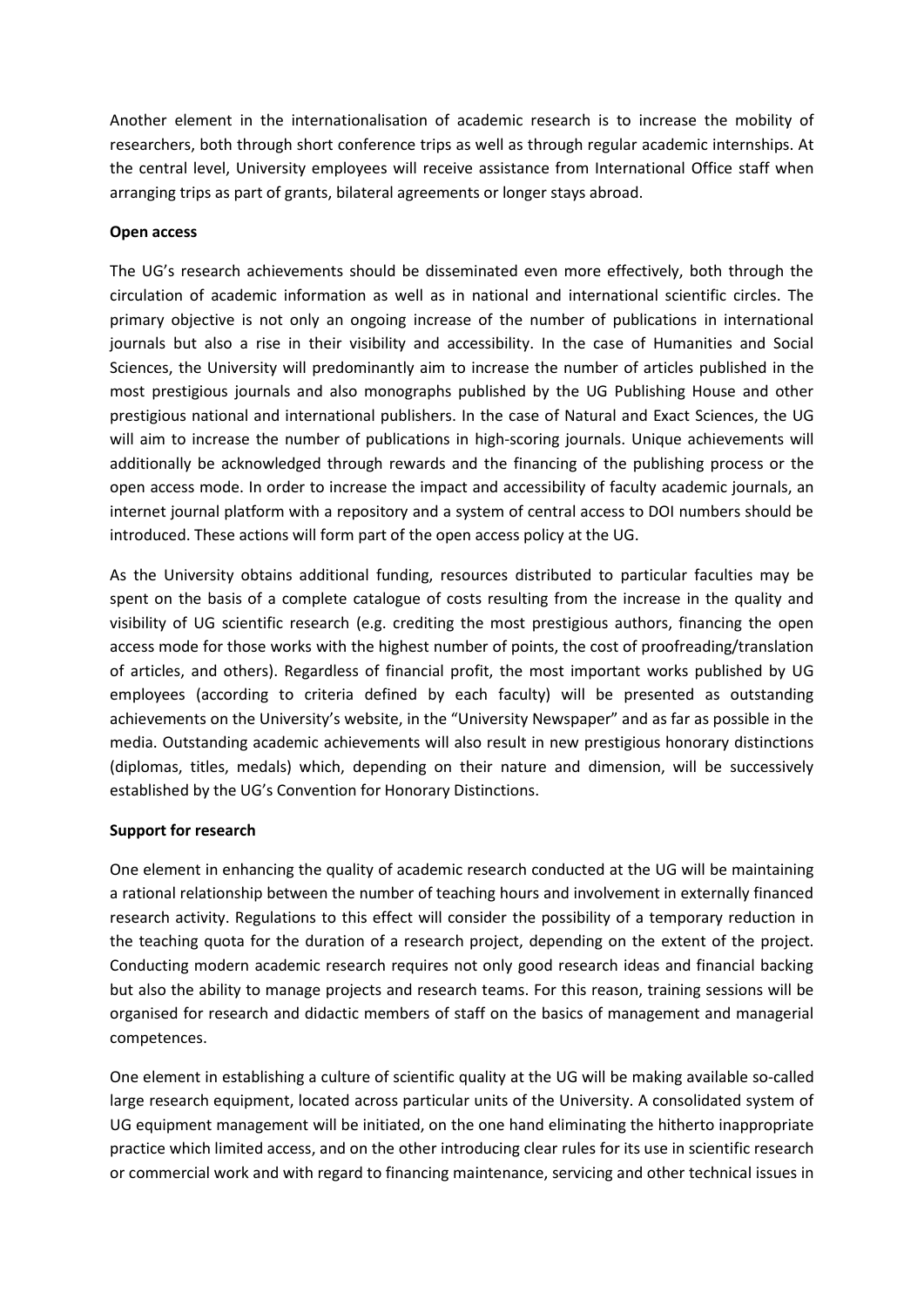order to ensure continued access to equipment. Moreover, the UG will undertake measures to obtain additional funding to cover expenses connected with the maintenance and operation of this equipment.

While the system of managing and providing administrative support for scientific projects at the UG functions effectively as regards both national and international projects, the number of international scientific projects secured and implemented by University researchers still fails to meet expectations. The UG faces the challenge of implementing a long-term programme of supporting and crediting research teams and researchers who apply for project funding from international funds and are successful in this regard. The programme will be based on a system of small grants in preparation for applying for ERC projects and on a policy of providing additional remuneration to heads of foreign grants whose project personnel costs will feed into the UG wage bill.

### **Cooperation with the immediate environment**

In the near future, anticipated statutory changes will allow for the formation of federations of universities within jointly conducted scientific research or for jointly-managed doctoral schools. In this respect the UG's strategic partner is the Medical University of Gdańsk (MUG) with which it runs the Intercollegiate Faculty of Biotechnology. An essential component in the Policy for developing scientific research at the UG is therefore preparing the University to form a federation not only with the MUG but also with other universities or institutes of the Polish Academy of Sciences with which the above-mentioned actions may be undertaken.

A crucial element in the UG's scientific policy in the coming years will be providing systemic support to broadly defined research and development activity with regard to cooperation with the economic environment through project and implementation work, protection of intellectual property and commercialisation of research results. UG employees' achievements in this area will be evaluated and rewarded in a manner similar to typical scientific activity. The UG will systematically increase spending on patent protection of the intellectual property of its employees. In this regard it will be crucial to introduce activities to coordinate and assist the work of units such as the Technology Transfer Centre, Centre for Analysis and Expertise and the UG's special purpose vehicle TechTransBalt.

The implementation of the above specific objectives, as defined in six key areas, will mean that advantage can be taken of any chance for development which arises. The adopted timeframe for basic units to implement actions towards achieving the highest academic level spans the period of two consecutive parametric assessment cycles (2017–2020 and 2020–2024). Firstly, this will allow the assumptions adopted to be critically verified three years hence (partial objectives) and, secondly, facilitate the potential introduction of corrections to the detailed actions, should the outcome of the subsequent parametrisation of particular units prove unsatisfactory. The implementation of the assumptions of the Policy for developing academic research at the UG will guarantee the University a permanent place amongst the best higher education institutions in Poland. The UG will become an open university in a twofold sense – on the one hand as a University open to students and researchers from abroad and on the other as a University which promotes the openness of its employees' research and academic achievement. The UG is set to become a location for internationally renowned scientific meetings, a location where high-quality scientific information is